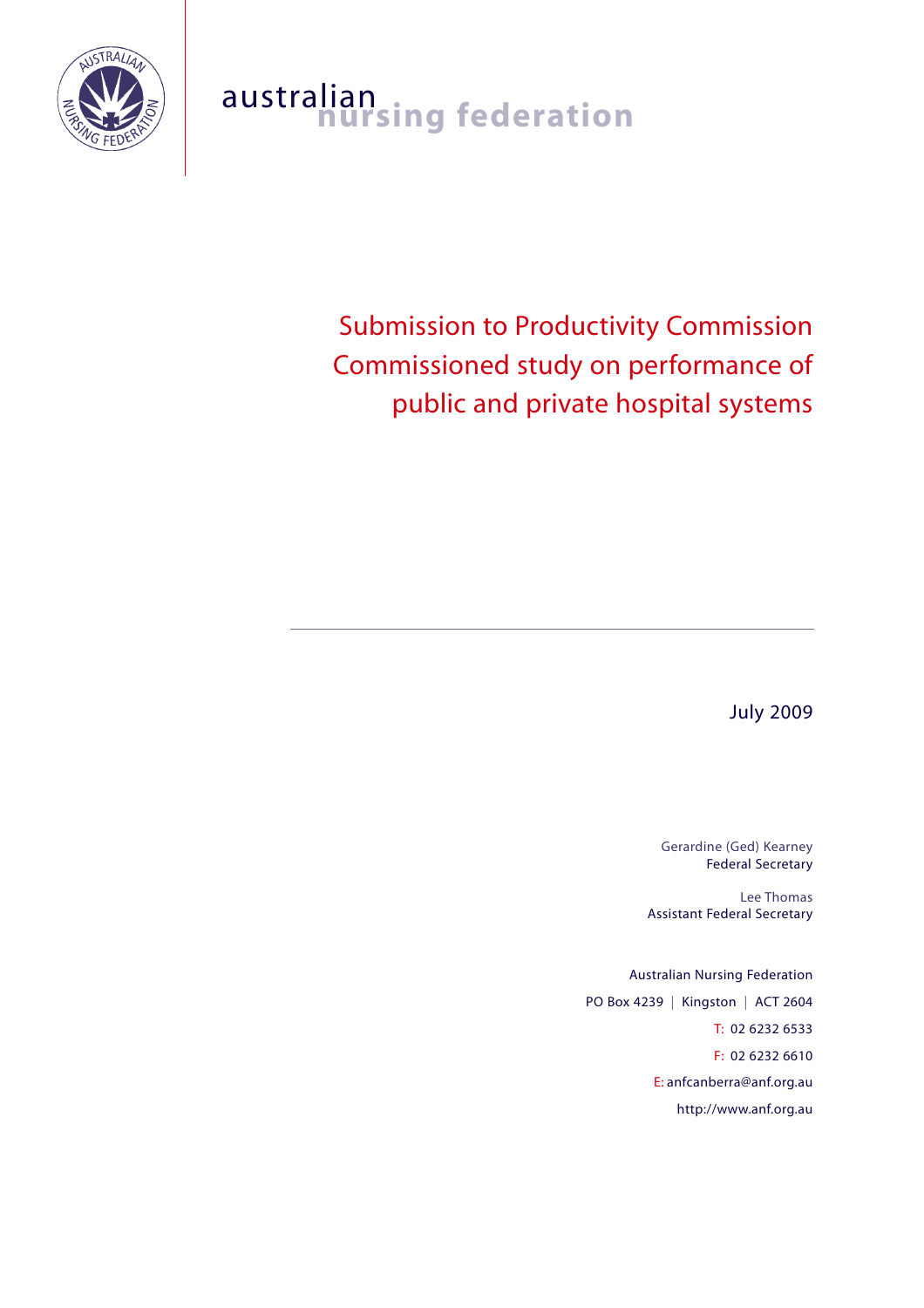#### 1. Introduction

The Australian Nursing Federation (ANF) was established in 1924. The ANF is the largest professional and industrial organisation in Australia for nurses and midwives, with Branches in each State and Territory of Australia.

With a membership of over 170,000 nurses and midwives, members are employed in a wide range of enterprises in urban, rural and remote locations in both the public and private sectors. The core business for the ANF is the industrial and professional representation of our members and the professions of nursing and midwifery.

The ANF participates in the development of policy in nursing, nursing regulation, health, community services, veterans' affairs, education, training, occupational health and safety, industrial relations, social justice, immigration, foreign affairs and law reform.

The ANF was pleased to be invited to participate in the roundtable discussion hosted by the Productivity Commission in June 2009, which was an initial phase in the commissioned study into the performance of public and private hospital systems. The ANF now welcomes the opportunity to provide comment on the issues paper released in June 2009, and looks forward to the release of the draft report scheduled for late September 2009.

#### 2. The nursing and midwifery professions

Nurses and midwives form the largest health profession in Australia, providing health care to people across their lifespan.

Nurses and midwives are the most geographically dispersed health professionals in Australia, working across the public and private sectors in: homes, schools, communities, general practice, local councils, industry, offshore territories, aged care, retrieval services, rural and remote communities, Aboriginal and Torres Strait Islander health services, hospitals, the armed forces, universities, mental health facilities, statutory authorities, general businesses, and professional organisations.

There is a combined total of 244,360 registered and enrolled nurses actually employed in nursing in Australia, with 18,297 of these being registered midwives.<sup>1</sup> Nurses and midwives comprise over 55% of the entire health workforce.<sup>2</sup>

Nursing and midwifery are therefore key professions to engage in achieving the aim of Australia as the healthiest country by 2020.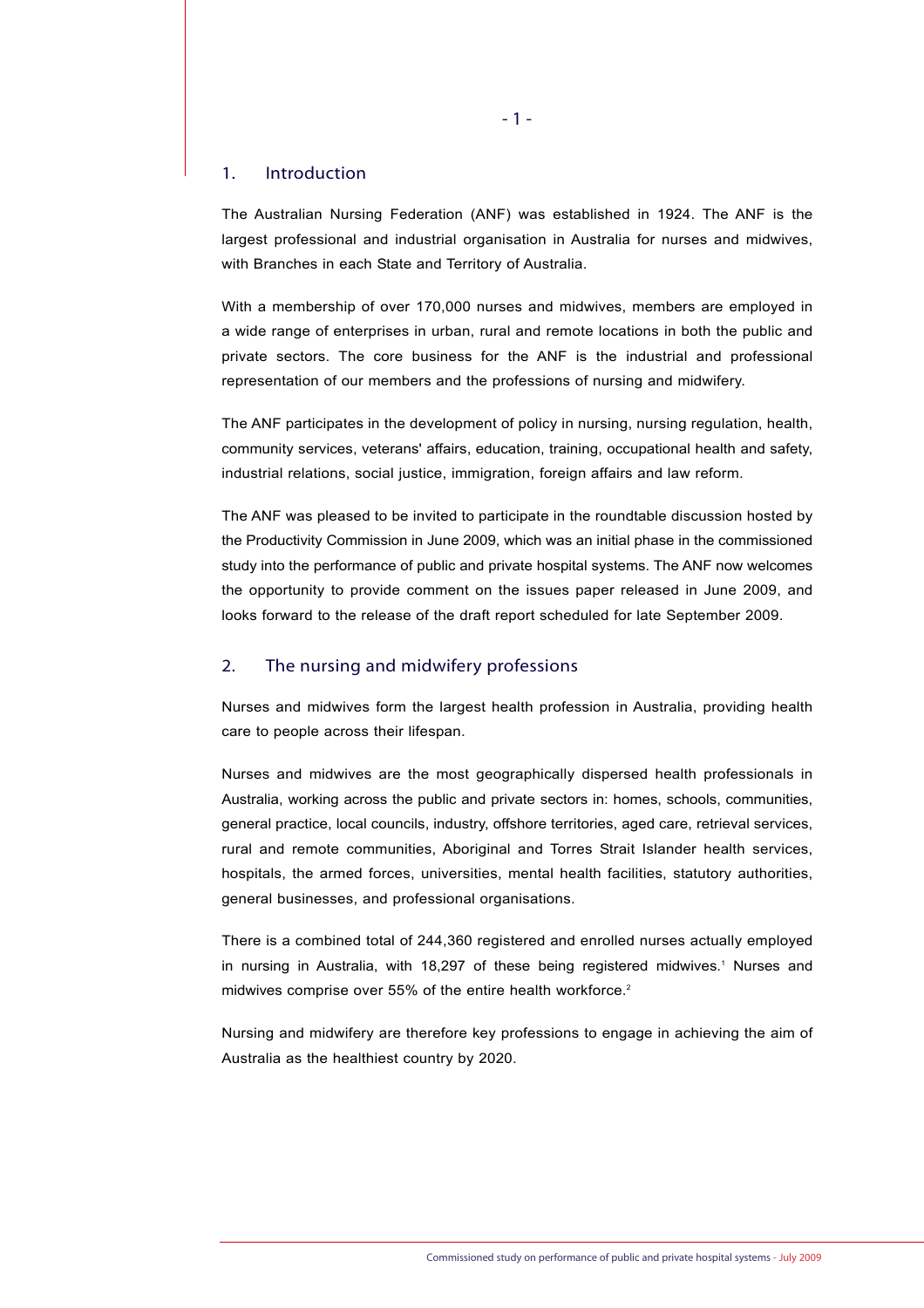### 3. Performance of Public and Private Hospital System

#### 3.1 Overview of Commissioned Study

The ANF welcomes the opportunity to provide input to the study which the Productivity Commission has been commissioned to undertake into the performance of public and private hospital systems in Australia. The submission to follow refers to the Issues paper released in June 2009 titled *Performance of Public and Private Hospital Systems.*

It is noted that the Commission has been asked to examine and report on the relative performance of the public and private hospital systems, and related data issues, under the following Terms of Reference (in brief):

- a) comparative hospital and medical costs for clinically similar procedures performed by public and private hospitals,
- b) the rate of hospital-acquired infections, by type, reported by public and private hospitals,
- c) rates of fully informed financial consent for privately insured patients treated as private patients in both public and private hospitals,
- d) other relevant performance indicators, including the ability of such indicators to inform comparisons of hospital performance and efficiency,
- e) If any of the foregoing tasks prove not fully possible because of conceptual problems and data limitations, the Commission should propose any developments that would improve the feasibility of future comparisons.<sup>3</sup>

The Commission will also provide advice to the Government on the most appropriate indexation factor for the Medicare Levy Surcharge thresholds.

#### 3.2 General comments

The ANF is concerned at the incredibly short timeframe that has been allocated to this study and has misgivings then for the quality and applicability of the resultant data and report. Acknowledging that the study represents a significant and important body of work, with a substantial amount of information being sought, the ANF urges consideration be given to seeking an extension of the completion date. From the discussion at the roundtable it is obvious that this view is shared by people who have considerable experience in the field of hospital data collection and analysis.

The Productivity Commission's issues paper refers to the Government's commitment to improving transparency, accountability and performance reporting within the health system. This is laudable and what the citizens of this country deserve and would want their Government to be serious about. However, that commitment needs to incorporate a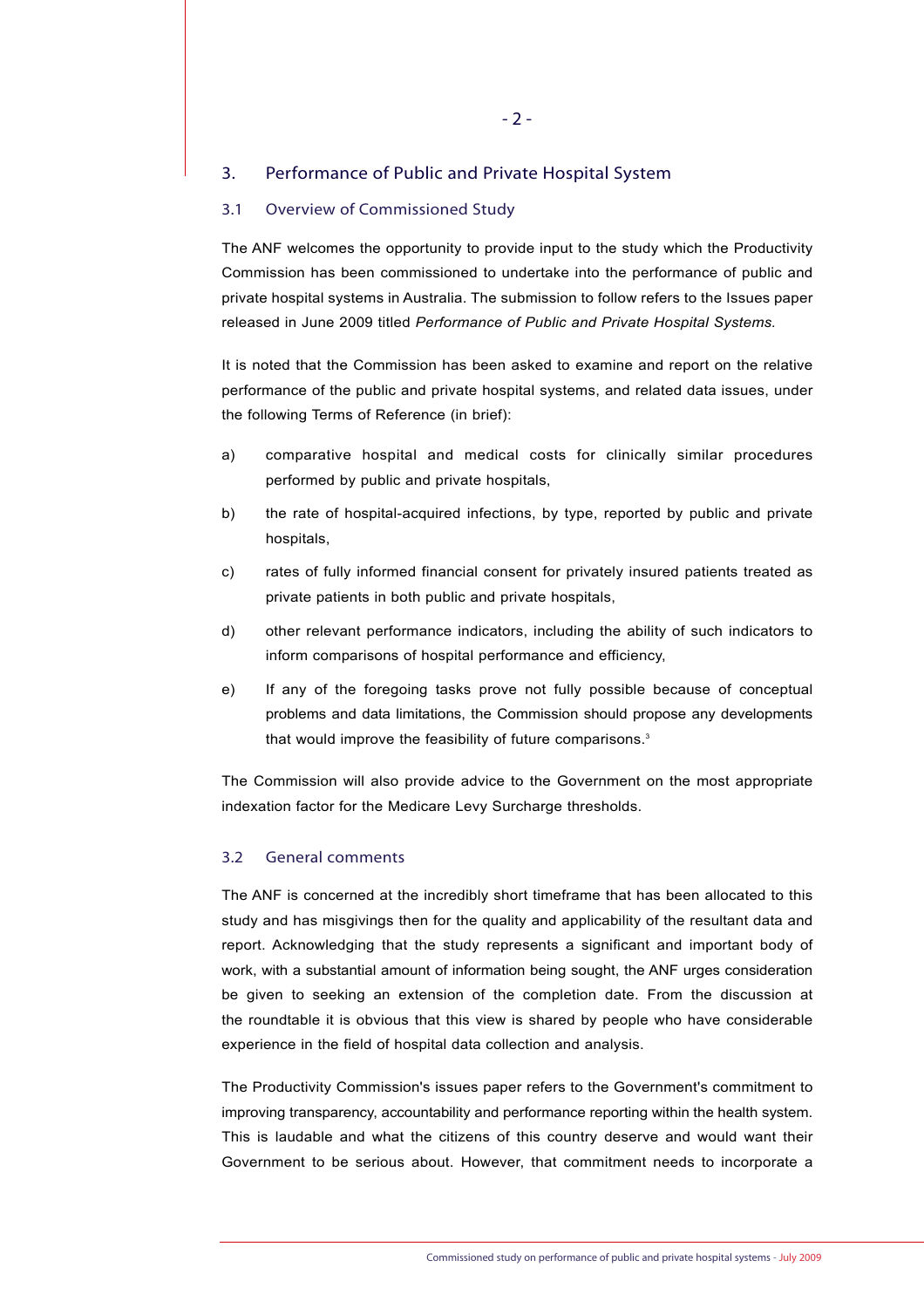sense of the need to develop supporting frameworks such as standardised reporting datasets, agreed definitions, realistic timeframes, and feedback mechanisms, applicable across the public and private sectors.

A recent research paper by the Parliamentary Library, *Does the Commonwealth have constitutional power to take over the administration of public hospitals?*<sup>4</sup> refers to the Australian Labor Party's pre-election plans regarding public hospitals, and in particular

*It will include additional funding to state and territory governments if they achieve agreed reform milestones - similar to the system of competition policy payments designed to reward those States that improve their performance. This will introduce a significant change and incentive to our health system - rewarding states and territories for reforms based on improved health outcomes not simply inputs.*<sup>5</sup>

The ANF is of course supportive of a process which provides incentives to hospitals where they can clearly demonstrate improved health outcomes (and not simply inputs). What the ANF would not be supportive of, is if the Government were to use any results from this rushed study currently being undertaken by the Productivity Commission, for basing performance and therefore funding levels for public hospitals.

The ANF considers that the study aim of providing comparative data on the performance of the public and private hospital systems is somewhat premature. The short time frame allowed for the study would better lend itself to ascertaining what data is needed, where this data is currently available, or if not available now, what processes are required to obtain the information, how comparable is the data, what needs to be done to refine the data to enable a greater (and more accurate) degree of comparability, and the development of a shared understanding across both sectors about the data requirements - in short, to establish objective and measurable performance criteria. The ANF urges the Productivity Commission to rethink the study purpose and resolve to advise the Government of the building blocks needed for the commissioned study (as outlined above) and a timeframe for a more rigorous and considered study to commence.

#### 3.3 Public and private hospital systems

The ANF supports a public health care system which is available to all, and a viable private health sector for those who wish to utilise it and can afford to do so. These systems must not be set up to compete with each other. There are models where the relationship can be cooperative, with the private system being a supplement to the public system. The longstanding commitment by successive Australian Governments to universal health care must prevail.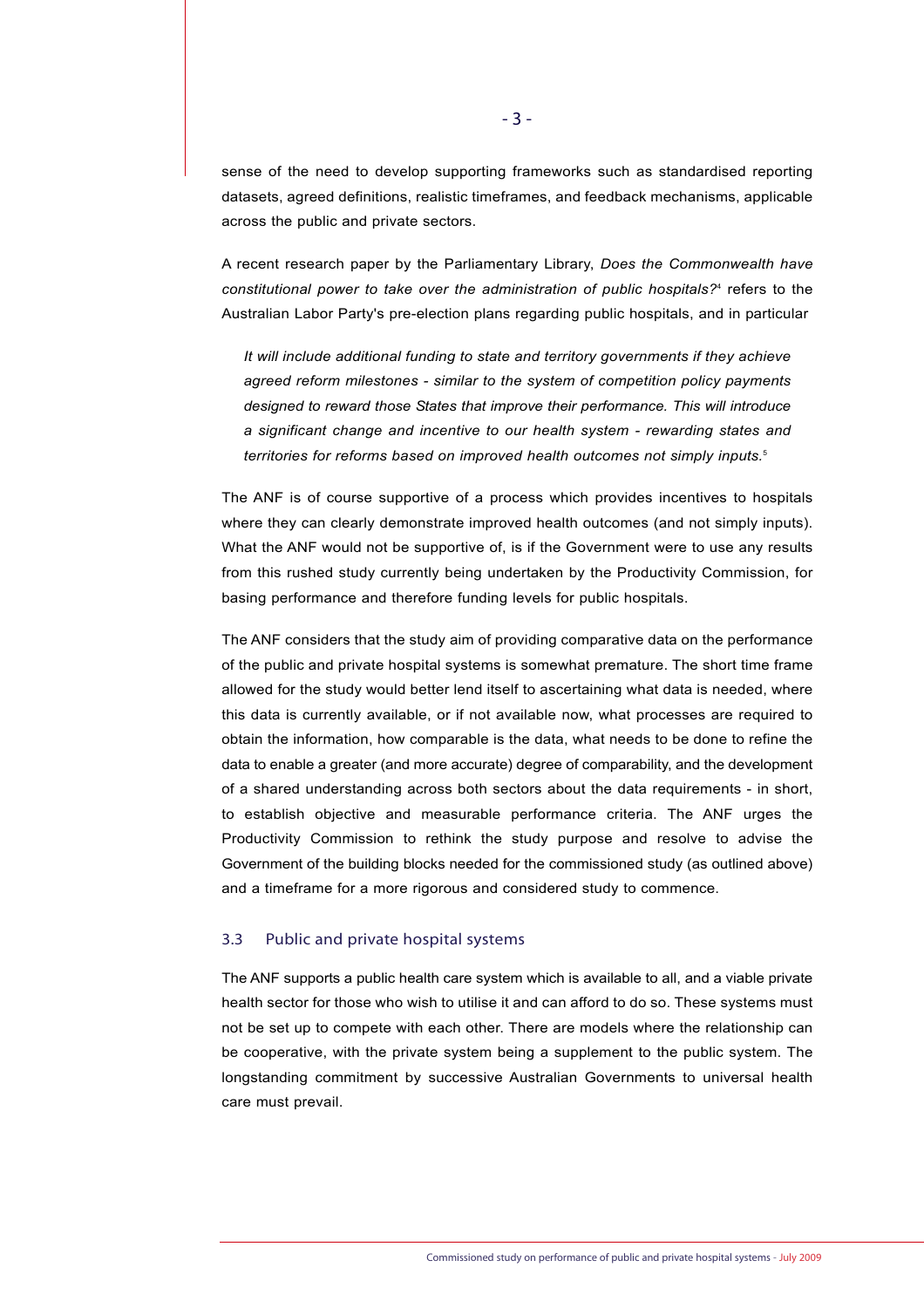The ANF position statement on public and private health services states:

*All Australians must have access to high quality health services, which may be delivered in either the public or private sector.*

*A public health system is strongly supported as it provides equity of access to free public health care for all Australians. The provision of private health services is and should remain complementary to a viable and effective public health system.* 

*The provision of all public and private health services should be subject to Government regulation and accountability, should meet acceptable health outcome standards, and be planned in the context of the total needs and requirements of the population using the health service.*<sup>6</sup>

While the ANF sees merit in examining issues of efficiency in hospitals in terms of accountability to the community for the large funding investments into their operations, there must be an acknowledgement of differing environments between public and private sectors. Public hospitals accommodate a mix of elective cases (many of whom are high-risk patients with multiple co-morbidities) while also responding to emergency driven demand from the community. Private hospitals have much greater ability to modulate their workload of largely pre-booked cases and have more scope in screening for lower-risk cases. It is essential that this widely differing case mix be taken into account in the study on comparative efficiency between public and private hospital systems.

This difference is highlighted in the Australian Institute of Health and Welfare's recently released *Australian hospital statistics 2007-08* <sup>7</sup> where it says that public and private hospitals have different service profiles: elective surgical cases accounted for 62% of private hospital separations in 2007-08 whereas in public hospitals, surgical elective cases accounted for 30% of separations in 2007-08; and an increasing proportion of admissions over the years have been for same-day care - 50% in public hospitals in 2007-08, and 66% in private hospitals. In addition, the rate of private elective surgical separations was highest for those with the most advantaged socioeconomic status group whereas in the public sector the rate of public elective surgical separations was lowest for those in the most advantaged socioeconomic status group and highest for those with the most disadvantaged socioeconomic status.

#### 3.4 Comparative efficiency

The ANF notes that the Commission may opt to measure the output of hospitals as opposed to patient outcomes, due to the constraints of time for the study. The ANF is concerned about taking this option for reasons of expediency and ease of measurement purposes. This will only lead to conclusions of efficiency in terms of numbers of patients through the service, for what will appear to be clinically similar procedures, but will overlook the complexity of the cases included which has a great impact on a hospital's ability to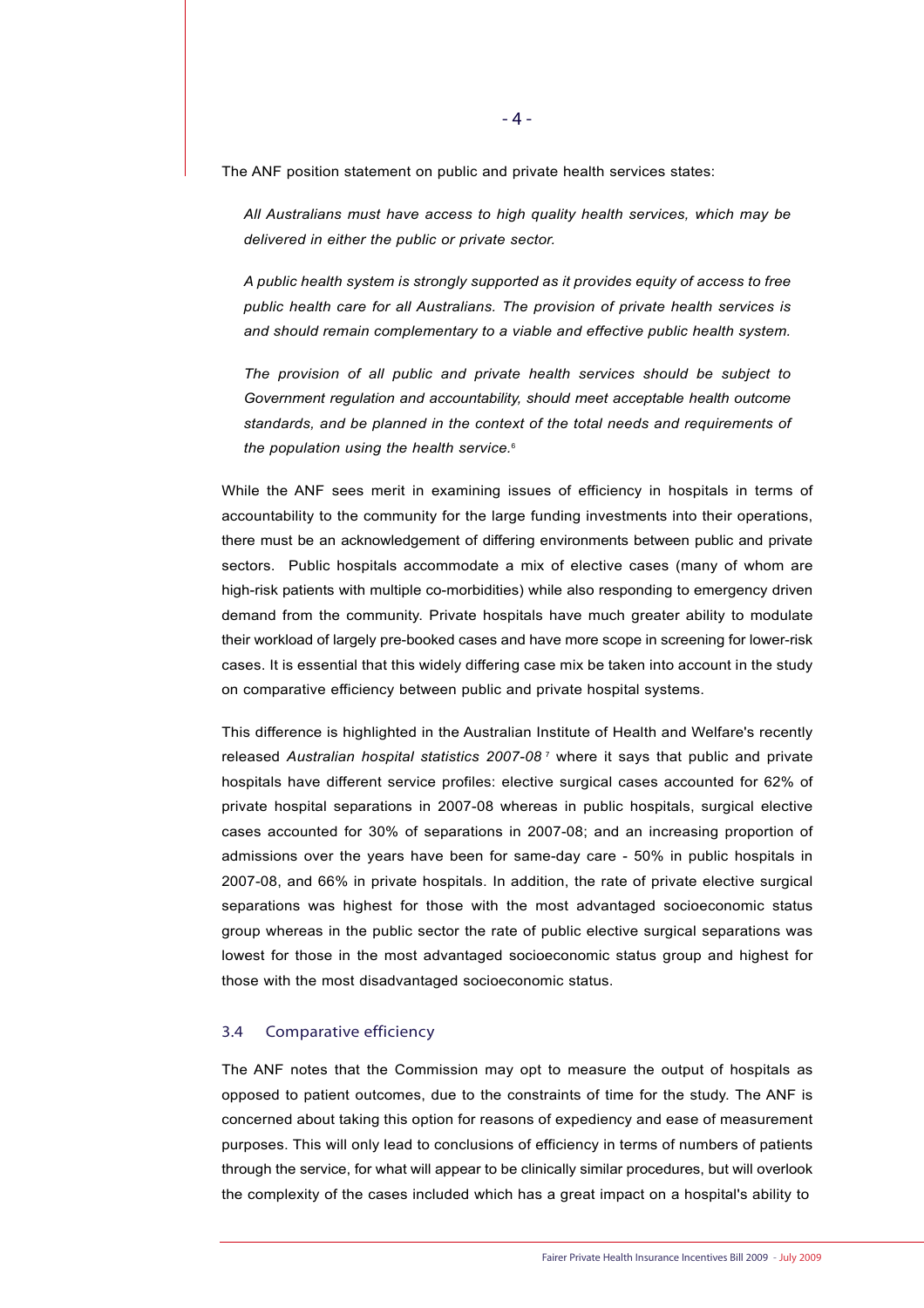be efficient. A hospital can be effective in terms of managing highly complex cases and achieving a good outcome for the person at the end of their hospitalisation but appear to have been 'inefficient' when measured against another facility, if there were factors such as old age, co-morbidities and/chronic conditions leading to extended hospital stay. As the Issues paper quite rightly identifies "measuring performance in terms of outputs has the disadvantage that it does not directly quantify the degree to which a hospital achieves its primary purpose - to improve health outcomes". This is exactly why the Productivity Commission needs to advise the Government that the limitations of the current study will not reveal meaningful results, and that a longer term which allows for tracking of patient health after hospital discharge to measure outcomes, is what is required. The ANF cautions that policy decisions can not, and should not, be based on this current study.

#### 3.5 Indicators of performance

#### 3.5.1 Clinically similar procedures

The ANF is concerned about the notion of comparing 'clinically similar procedures' unless there is a very clear definition outlining exactly what is being compared. Procedures may be similar in nature but difference will be in the profile of the patients undergoing the procedure. Variables include: older age, co-morbidities, chronic conditions, presence of life-style/surgical risk factors such as smoking, obesity, pre-existing mental illness, or general health status related to socioeconomic status. Patients with any of these are generally more prevalent in the public hospital system.

#### 3.5.2 Occupational mix of the hospital workforce

The proportion of registered nurses and enrolled nurses in the nursing skill mix of the Australian health care sector has declined in recent decades. These changes to the mix of workers doing nursing work have occurred with little evaluation of the effect on patient care or outcomes.

The application of economic principles from outside the health sector have been applied to health with no consequent evaluation of the purported efficiencies of reducing nursing staffing levels or altering skill mix.

Altering the skill mix by reducing the proportions of the most highly educated nurses in health care settings can have catastrophic and expensive results.

Altering the skill mix of nursing staff is a practice which is clearly motivated by desire among service providers to drive down one of their major recurrent costs, that of nurse staffing. However, this can increase costs to the health service provider and to taxpayers. It also imposes costs on the recipients of care and to nurses themselves. Having the right mix of qualified and experienced nurses available to monitor patients' conditions and intervene to prevent the development of complications, deterioration of illness and to promote recovery is vital.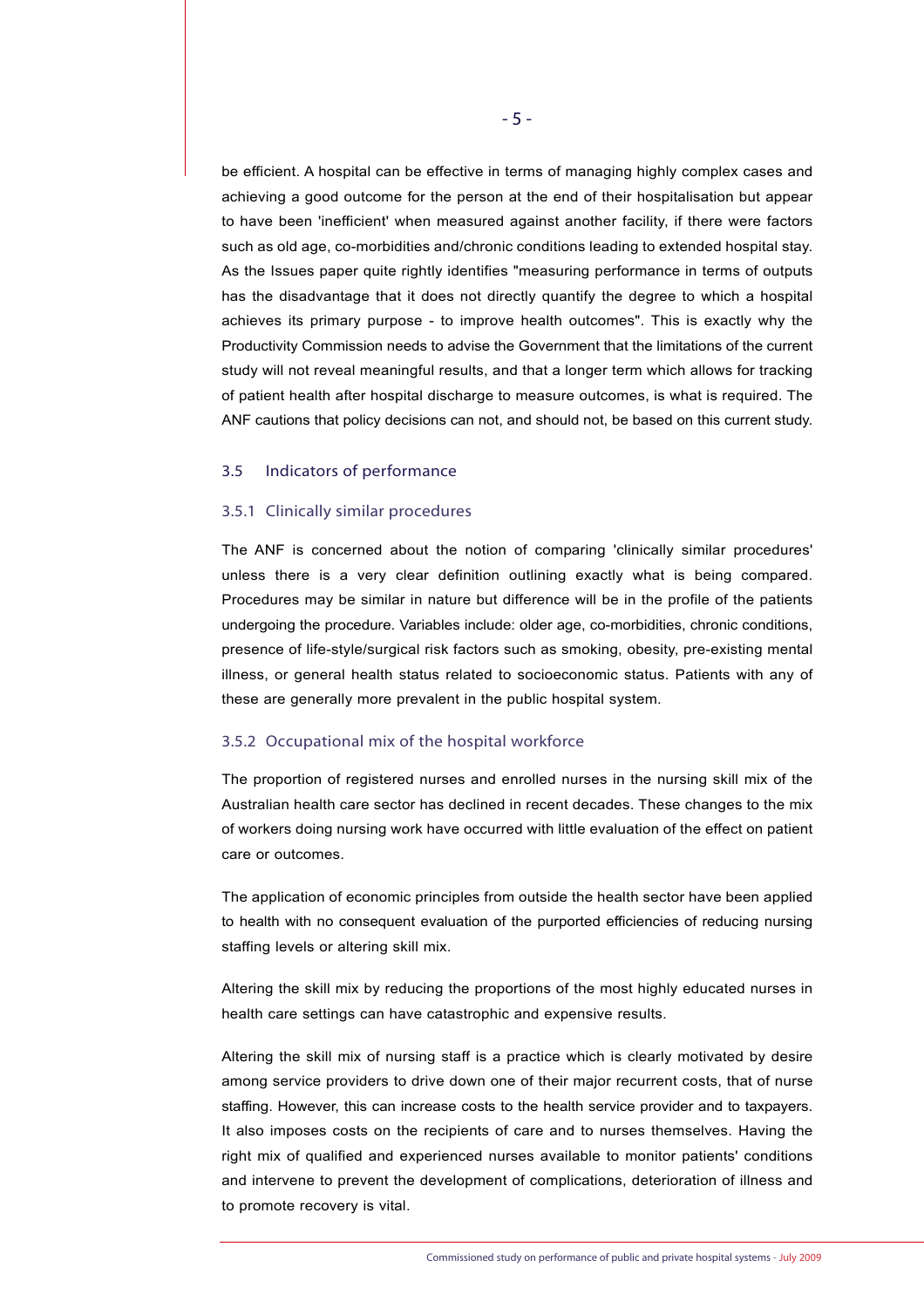A recent Australian study found skill mix was a significant predictor of patient outcomes. Reinforcing the findings of other international studies, a skill mix with a higher proportion of registered nurses produced statistically significant decreased rates of negative patient outcomes such as decubitus ulcers, gastrointestinal bleeding, sepsis, shock, physiologic/metabolic derangements, pulmonary failure and failure to rescue. The study found one extra registered nurse per day would reduce the incidence of decubitus ulcers by 20 per 1000 patients: one extra registered nurse per day would reduce the incidence of sepsis by eight per 1000 patients. Patients are also less likely to fall and suffer injury as registered nursing hours increase.<sup>8</sup>

#### 3.6 Indexation of Medicare Levy Surcharge thresholds

The Medicare levy surcharge (MLS) was introduced by the Howard Government following their election in 1996. The Medicare Levy Amendment Act (MLAA) introduced a one per cent Medicare levy surcharge for individuals with a taxable income above \$50,000 and families with combined taxable incomes more than \$100,000 who did not have private hospital insurance cover for themselves and all their dependants.<sup>9,10</sup>

The surcharge is in addition to the standard Medicare Levy of 1.5%, which is paid by most Australian taxpayers. The expressed intentions for the MLS were to provide an incentive for higher income earners not to rely on the Medicare system and to take out private health insurance.<sup>11</sup>

A number of changes were made to the MLS in 2008, which included provision for annual increases in the thresholds by means of indexation.

*The primary purpose for indexing the MLS thresholds is to ensure that the policy remains targeted at the 'high' income group for which it was intended. The income target group is defined by the level at which the thresholds are set, and the focus on this group is maintained over time via indexation. Without automatic indexation, the MLS would become less effective over time in targeting high income earners.*<sup>12</sup>

The ANF strongly supports a universal health insurance system to enable equity of access to all necessary health services for all Australians. The most equitable way for people who can afford to do so, is to contribute more to the health system through taxation - that is, increasing the Medicare levy.

The ANF considers that the proposed changes to health insurance cover, including those to index the MLS thresholds, will mean that citizens on higher incomes will be able to fulfil their responsibility as members of a civil society. The ANF considers that the most appropriate indexation factor for the MLS thresholds should be either the Average Weekly Total Earnings (AWTE) or the Average Weekly Ordinary Time Earnings (AWOTE) as these more accurately reflect, and in a timely manner, changes in earnings.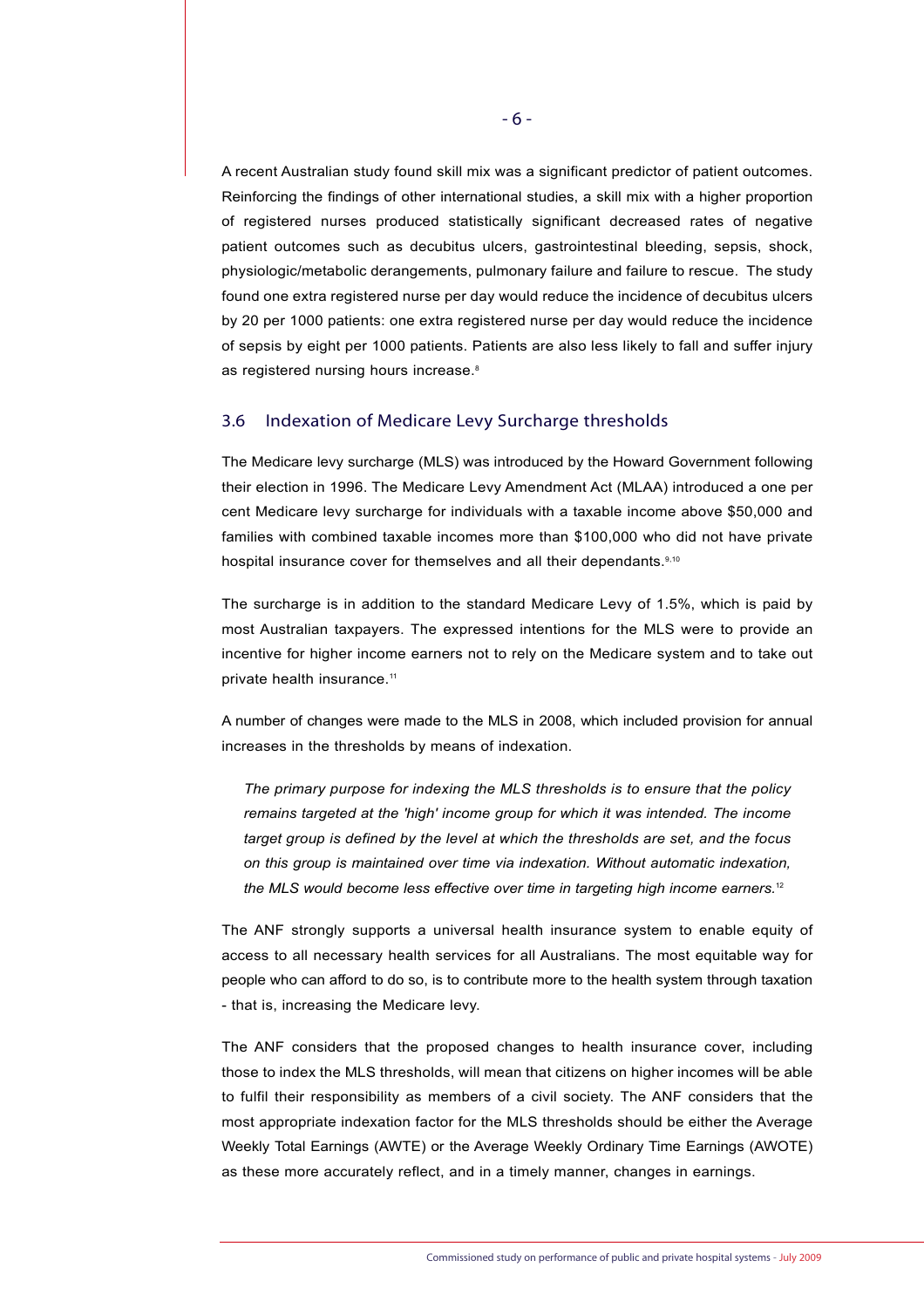## 3.7 Improving the feasibility of future comparisons

It is noted that the Commission has leeway to "propose developments to improve the feasibility of future comparisons", should any of the study tasks not found to be possible due to "conceptual problems or data limitations". The ANF considers however, that there is great potential for comparative analysis from data collected to present fallacious results due to lack of standardisation of information, and for this to be used in a damaging manner by lobbyists, politicians, the media and particular community groups.

The ANF is greatly concerned for the morale of health professionals if data, brought together in an unsatisfactory timeframe for comparative purposes, leads to ill-founded results of particular sections of the public health sector.

#### Conclusion

The ANF welcomes the opportunity to participate in the consultative process for the Productivity Commission's study into the performance of public and private hospital systems.

While the ANF endorses the need for the Australian Government to be committed to improving transparency, accountability and performance reporting within the health system, we caution against undertaking a comparative study which has an ill-conceived timeframe for completion.

A study of this nature should be developed, in consultation with the public and private hospital sector and the broader community, which incorporates the standardised and agreed datasets and definitions. A shared understanding of data required will lead to meaningful comparative data, of robust quality, able to be used to make necessary improvements to the public and private hospital systems for the benefit of the Australian community.

The ANF looks forward to receipt of the draft report from the Productivity Commission towards the end of September 2009 and continued participation in the study.